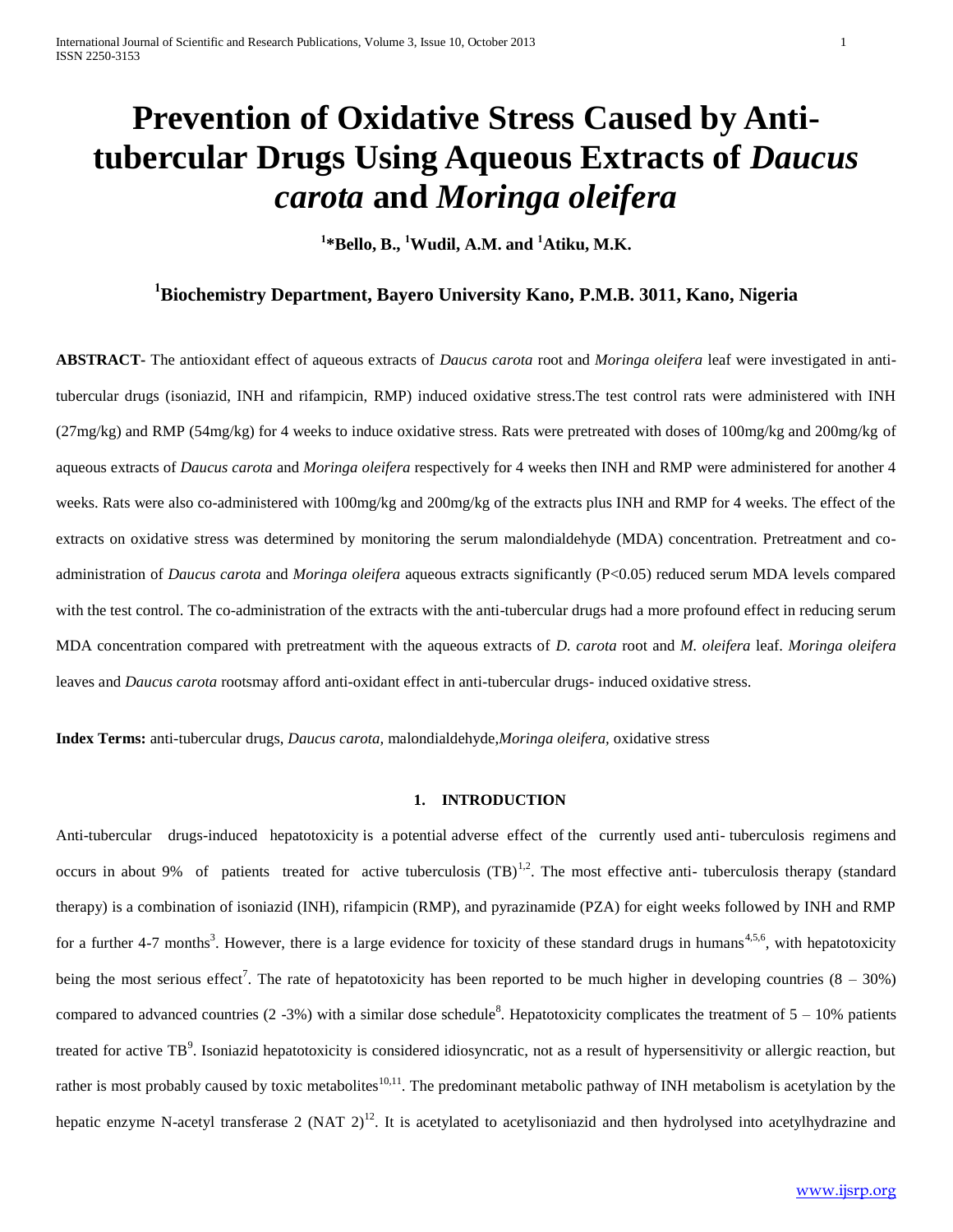isonicotinic acid. Acetylhydrazine is either hydrolysed to hydrazine or acetylated into diacetyhydrazine<sup>11,13</sup>. The major metabolic pathway of rifampicin is desacetylation to desacetylrifampicin and separate hydrolysis produces  $3 - 6$ rmylrifampicin<sup>14,15</sup>. The pathogenesis of INH and RMP – induced damage may involve oxidative stress in the liver mitochondria associated with mitochondrial permeability alterations and increased apoptosis of the hepatocytes, and therefore mitochondrial redox changes have been suggested as crucial events in apoptotic liver cell injury in INH- RMP.

Different parts of the carrot plant were used in Indian traditional medicine for the treatment of a broad spectrum of ailments such as inflammation, leprosy and worm infections<sup>16</sup>. When taken daily, carrots can lower cholesterol and blood pressure<sup>17,18</sup>. Intake of foods rich in carotenoids may be beneficial to blood sugar regulation<sup>19</sup>. Carrots may help slow the ageing process and reduce the risk of many diseases including cancer, heart diseases, cataracts, stroke, high blood pressure, osteoporosis, bronchitis and urinary tract infections $^{20}$ .

The Moringa tree has great use medicinally both as preventive and treatment, and virtually every part of the tree (bark, roots, fruit, flowers, leaves, seeds, and gum) can be used medicinally. Studies have indicated that the plant possesses antiplasmodial activity<sup>21</sup>, radioprotective capacities<sup>22</sup>, thyroid hormone regulatory properties<sup>23</sup>, hypocholesterolemic action<sup>24</sup>, hypotensive<sup>25</sup> and antifungal effects<sup>26,27</sup>. It is also effective as antitrypanosomal<sup>28</sup>, antiulcer<sup>29,30</sup>, diuretic<sup>31</sup>, anti-inflammatory and antispasmodic<sup>32</sup>. Moringa flowers have been shown to possess, antitubercular, antibacterial and depressant property<sup>33</sup>. Aqueous root extracts shows inhibitory effect on central nervous system<sup>34</sup>. The present study was undertaken in an attempt to evaluate the antioxidant effects of *Daucus carota* and *Moringa oleifera* against INH and RMP-induced oxidative stress.

#### **II. MATERIALS AND METHODS**

# **a. Animals**

Wistar albino rats weighing 100-130g were obtained from the Animal House, Department of Biological Sciences, Bayero University, Kano. The animals were housed in cages in a room where a 12-hour light/dark cycle was maintained. They were allowed free access to water and feed (a product of Grand Cereals and Oil Mills Ltd) throughout the experimental period.

#### **b. Drugs**

Isoniazid tablets BP (300mg) Microlabs Ltd, India and rifampicin capsules BP (300mg) Maxheal Pharmaceuticals, India were used for the research.

# **c. Preparation of Extracts**

Leaves of moringa plant were obtained from the Botanical garden of Biological Sciences Department, Bayero University, Kano Nigeria. They were washed, shade-dried and pulverized into a powder. A known weight of the powder was soaked overnight in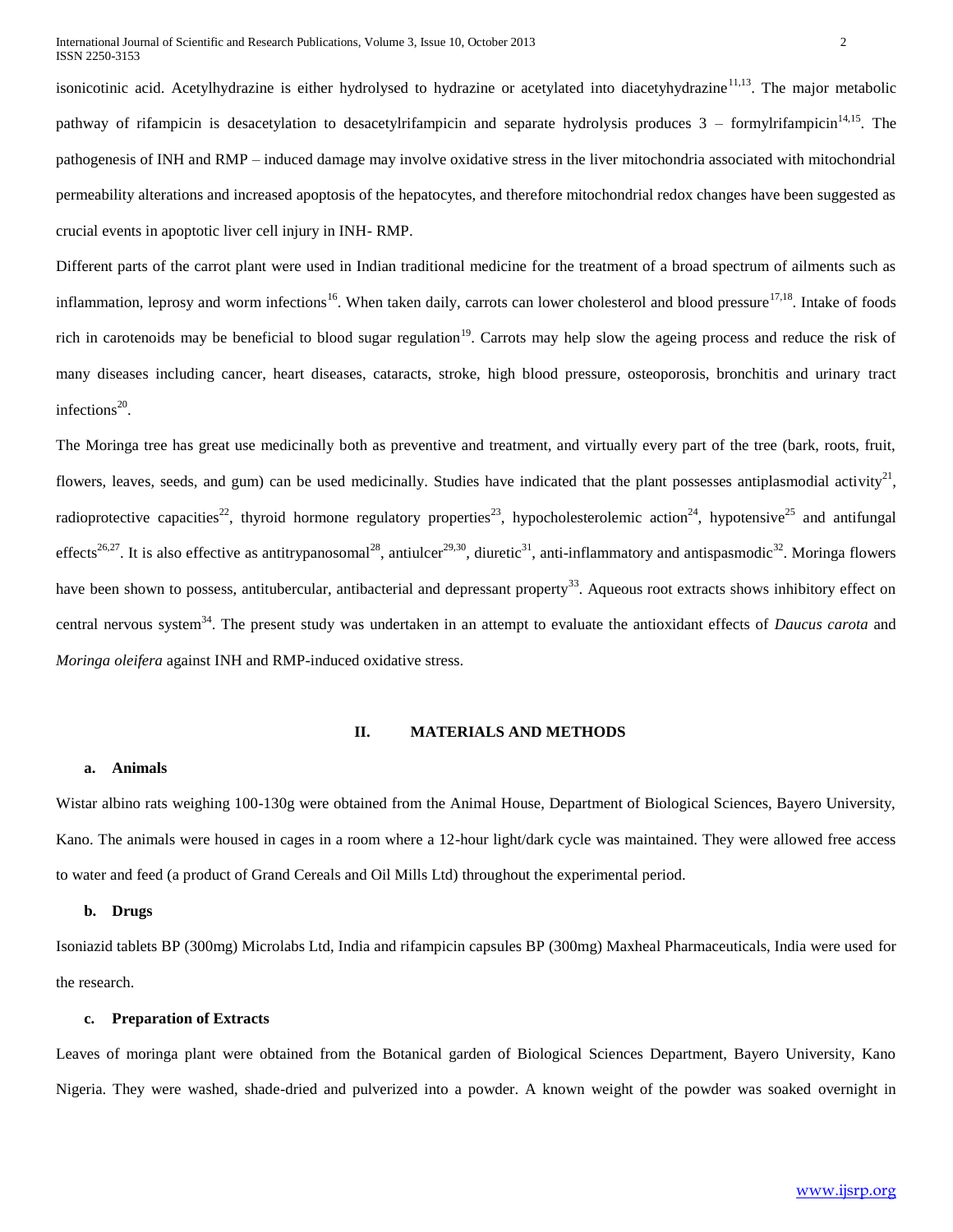distilled water, filtered and the residue dried. The residue was weighed and concentration of the filtrate was determined from the difference in weight.

Carrots roots were purchased from a local market, washed and grated into smaller pieces. They were dried and pulverized into powder. The powder (20g) was soaked in 200cm<sup>3</sup> of distilled water overnight and filtered. The residue was allowed to dry, weighed and subtracted from the initial weight of the powder to determine the concentration of the filtrate. The filtrates were stored in the refrigerator and used for the experimental work.

#### **d. Experimental Design**

Thirty six (36) wistar albino rats were divided into 12 groups of three rats each. Group 1 were the normal rats while group 2 served as the test control administered with INH (27mg/kg) and RMP (54mg/kg) only for 4 weeks to induce liver damage. Groups 3 and 4 were pretreated with 100mg/kg and 200mg/kg of extracts respectively for 4 weeks, then administered with INH (27mg/kg) and RMP (54mg/kg) for another 4 weeks. For groups 5 and 6, same doses of the extracts and drugs were administered concurrently, thirty minutes apart for 4 weeks. The remaining six groups were used for a similar set of experiment using *Daucus carota* aqueous extract. Blood samples were collected 24 hours after the last administration and concentration of serum malondialdehyde (MDA) was estimated.

#### **e. Estimation of Serum MDA**

This was done using the method of Hunter *et al.*  $(1963)^{35}$  as modified by Gutteridge and Wilkins  $(1982)^{36}$ .

# **f. Statistical Analysis**

All results were expressed as mean $\pm$ SD for each group. Data were analysed with student's t – test. P values of less than 0.05 (P<0.05) were considered significant.

#### **III. RESULTS**

The effect of pretreatment and co-administration of *Moringa oleifera* and *Daucus carota* extracts on the level of serum MDA in rats treated with anti-tubercular drugs is presented in Table 1. Anti-tubercular drugs exerted a significant (P<0.05) increase in serum MDA concentration in group 2, whereas both pretreatment and co-administration with varied doses of aqueous extracts of *Moringa* and *Daucus carota* caused significant (P<0.05) decreases in serum MDA levels. The co-administration of the extracts showed more profound effect in reducing serum MDA concentration compared to pretreatment.

Earlier investigations have shown that oxidative stress is the major mechanism of INH-RMP induced hepatotoxicity in experimental rats<sup>37,38</sup>. RMP is a potent inducer of cytochrome P-450 system which mediates generation of toxic metabolites of drugs and their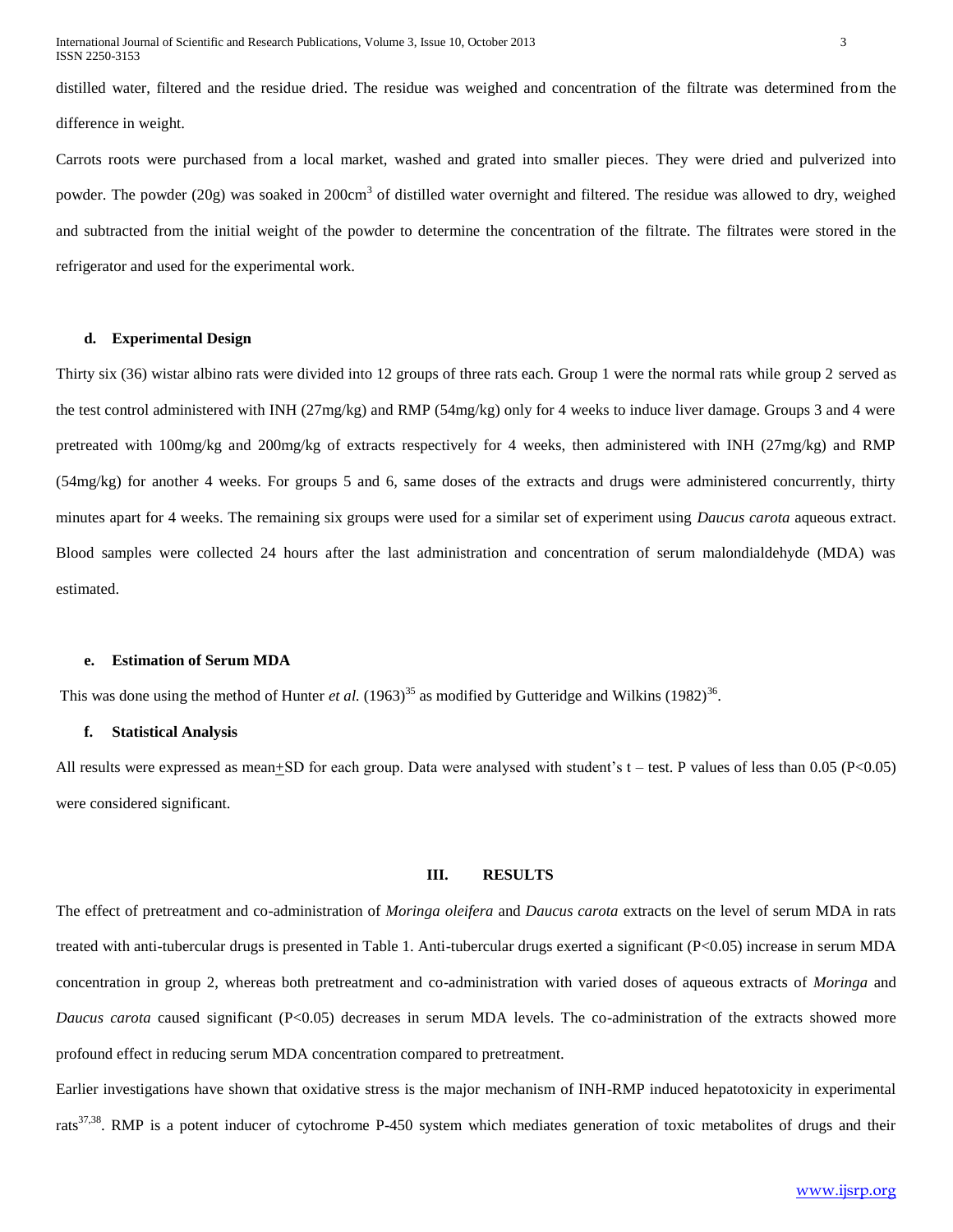covalent binding to hepatic macromolecules<sup>39</sup>, while INH is believed to mediate hepatotoxicity through the production of toxic metabolites<sup>11,40</sup>. In the present study, free radicals formed either by the reaction of metabolites with oxygen or by the interaction of superoxide radicals with  $H_2O_2$ , seem to initiate peroxidative degradation of membrane lipids rich in polyunsaturated fatty acids. This leads to formation of lipid peroxides which in turn give products like MDA that cause loss of integrity of cell membrane and damage to hepatic tissue. In rats treated with INH and RMP alone, the increase in MDA indicates enhanced peroxidation leading to a failure of the antioxidant defence mechanism to prevent formation of excess free radicals. Moringa extract combined with anti-tubercular drugs significantly prevented lipid peroxidation.

Numerous studies showed the elevation of a variety of detoxification and antioxidant enzymes and biomarkers as a result of treatment with moringa or with phytochemicals isolated from moringa<sup>41,42,43</sup>.

Being an excellent source of nutrients, minerals, vitamins, etc moringa has been described as a nutritional dynamite. The combination of antioxidant enzymes and phytochemicals found in moringa coupled with the plant's outstanding nutritive value may have been responsible for the protective effect exerted in the prevention of oxidative stress attributed to antitubercular drugs. Antioxidant and free radical scavenging activities of moringa leaf extract has been reported<sup>44</sup>, a fact which has been substantiated in this study. Thus it can be concluded *Moringa oleifera* leaves afford antioxidant properties in oxidative stress caused by antitubercular drugs.

Carrot is an excellent source of vitamin A and a very good source of vitamin C; therefore it may be useful in reducing oxidative stress on the body cells. Being an excellent source of several antioxidant compounds such as phenolic compounds that play an important role in antioxidant properties of carrots and the other hydroxycinnamic derivatives such as dicaffeoylquinic acids in the extract may exert some strong antioxidant activities along with chlorogenic  $\alpha$ cid<sup>45</sup>.

Carotenes in the carrot extract include b-carotene, a-carotene, g-carotene, lycopene, cryptoxanthin, leutin and many partly degraded carotenoids such as abscisic acid, trisporic acid, -apocarotenoids, e.g. violaxanthin<sup>46</sup>. Some of the above active principles have the potential to minimize the deleterious effects of free radicals including the peroxy radicals  $47$ . This confirms that carrot extract could effectively protect tissues against the free radical mediated oxidative stress as evidenced by significantly decreased MDA levels in serum.

**Table 1:** Effect of pretreatment and co-administration of aqueous extracts of *Moringa oleifera/Daucus carota* and antitubercular drugs on serum MDA concentration.

| <b>Groups</b> | Dose of extract (mg/kg) | Serum MDA $(\mu$ mol/L)<br>Moringa oleifera | Daucus carota   |
|---------------|-------------------------|---------------------------------------------|-----------------|
| Group 1       | -                       | $0.13 + 0.04$                               | $0.13 \pm 0.04$ |
| (Normal)      |                         |                                             |                 |
| Group 2       | -                       | $0.66 + 0.16^{\circ}$                       | $0.67 + 0.16$   |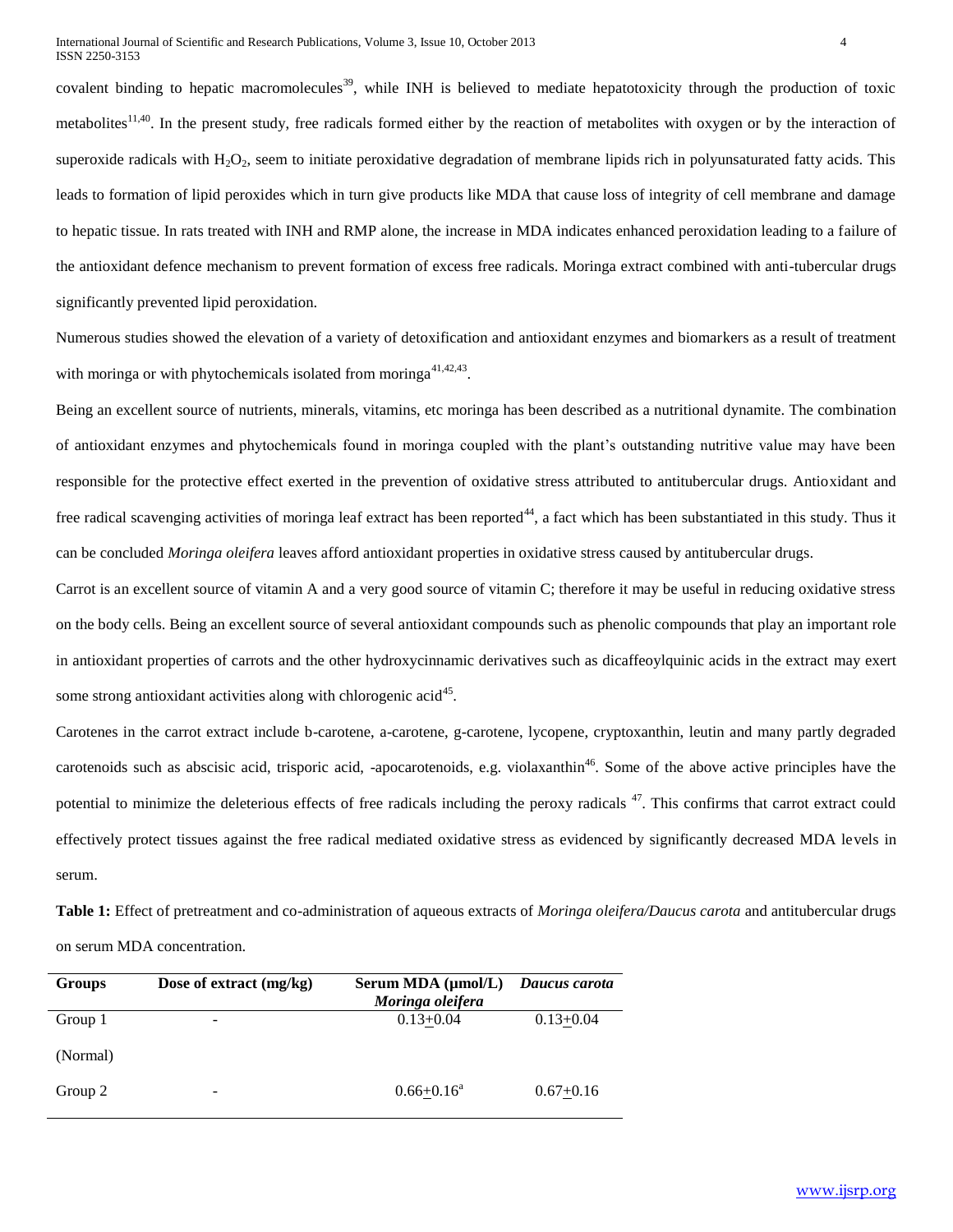| (Test control) |                            |                   |                            |
|----------------|----------------------------|-------------------|----------------------------|
| Group 3        | Pretreatment 100mg/kg      | $0.33 \pm 0.12^b$ | $0.23 \pm 0.04^{\text{a}}$ |
| Group 4        | Pretreatment 200mg/kg      | $0.13 + 0.04^b$   | $0.27+0.16^b$              |
| Group 5        | Co-administration 100mg/kg | $0.13 + 0.04^b$   | $0.17 \pm 0.09^b$          |
| Group 6        | Co-administration 200mg/kg | $0.23 + 0.05^b$   | $0.17+0.09^b$              |
|                |                            |                   |                            |

 $a =$  significant increase (P<0.05) as compared with the normal control group.

 $b =$  significant decrease (P<0.05) as compared with the test control group.

#### **REFERENCES**

1. D. Yee, C. Valiquette, M. Pelletier, I. Parisien, I. Rocher, D. Menzies. Incidence of serious side effects from first-line antituberculosis drugs among patients treated for active tuberculosis. *AmJRespirCritCareMed*,2003, 167: 1472 – 7.

2. S.A. Tasduq, K. Peerzada, S. Koul, R. Bhat, R.K. Johri. Biochemical manifestations of anti-tuberculosis drugs induced hepatotoxicity and the effect of silymarin. *HepatolRes*, 2005, 31: 132 – 135.

3. T. Schaberg, K. Rebhan, H. Lode. Risk factors for side effects of isoniazid, rifampin and pyrazinamide in patients hospitalized for pulmonary tuberculosis. *EurRespirJ*,1996, 9:2026 – 2030.

4. British Medical Research Council (Hong Kong Chest Service). Controlled trial of 2, 4 and 6 months of pyrazinamide in 6 month, three times weekly regimens for smear positive pulmonary tuberculosis, including an assessment of a combined preparation of isoniazid, rifampin and pyrazinamide. *AnnRevRespirDis* 1991a, 143:700 – 706.

5. British Medical Research Council (Singapore Tuberculosis Service). Assessment of a daily combined preparation of isoniazid, rifampin, and pyrazinamide in a controlled trial of three 6 month regimens for smear positive pulmonary tuberculosis. *AnnRevRespirDis*, 1991b, 143: 707 – 712.

6. M.A. Steele, R.F. Burk, R.M. DesPrez. Toxic hepatitis with isoniazid and rifampicin. *Chest*,1991, 99:465 – 471.

7. A. Tostmann, M.J. Boeree, R.E. Aarnoutse, W.C.M. deLange, A.J.A.M. vander Ven, R. Dekhuijzen. Anti-tuberculosis drug-induced hepatotoxicity: Concise up to date review. *JGastroenterolHep* 2008a, 23:192 – 202.

8. S.K. Sharma. Anti-tuberculosis drugs and hepatotoxicity. *InfectionGeneticsandEvolution*, 2004, 4:167 – 170.

9. A. Tostmann, M.J. Boeree, W.H.M. Peters, H.M.J. Roelofs, R.E. Aarnoutse, A.J.A.M. vander Ven, R. Dekhuijzen. Isoniazid and its toxic metabolite hydrazine induce *in vitro* pyrazinamide toxicity. *IntJAntimicrobAgents*,2008b, 31:577 – 580.

10. M. Black, J.R. Mitchell, H.J. Zimmerman, G.G. Ishak, G.R. Epler. Isoniazid – associated hepatitis in 114 patients. *Gastroenterology*, 1975, 69: 289 – 302.

11. J.R. Mitchell, H.J. Zimmerman, G.G. Ishak. Isoniazid liver injury: clinical spectrum, pathology and probable pathogenesis. *AmInternMed*, 1976,84:181 – 92.

- 12. M. Kinzig-Schippers. Should we use N-acetyltransferase genotyping to personalize isoniazid doses? *AntimicrobAgentsChemother*,2005, 49:1733 8.
- 13.J.A. Timbrell, M.D. Scales, A.J. Streeter. Studies on hydrazine Hepatotoxicity, 2 biochemical findings. *JToxicolEnvironHealth*,1982, 10:955 68.

14. G. Acocella, R. Conti. Interaction of rifampicin with other drugs. *Tubercle*,1980,**61:**171 – 7.

15. M.R. Holdiness. Clinical pharmacokinetics of the antituberculosis drugs. *ClinPharmacokinet*,1984, 9:511 – 44.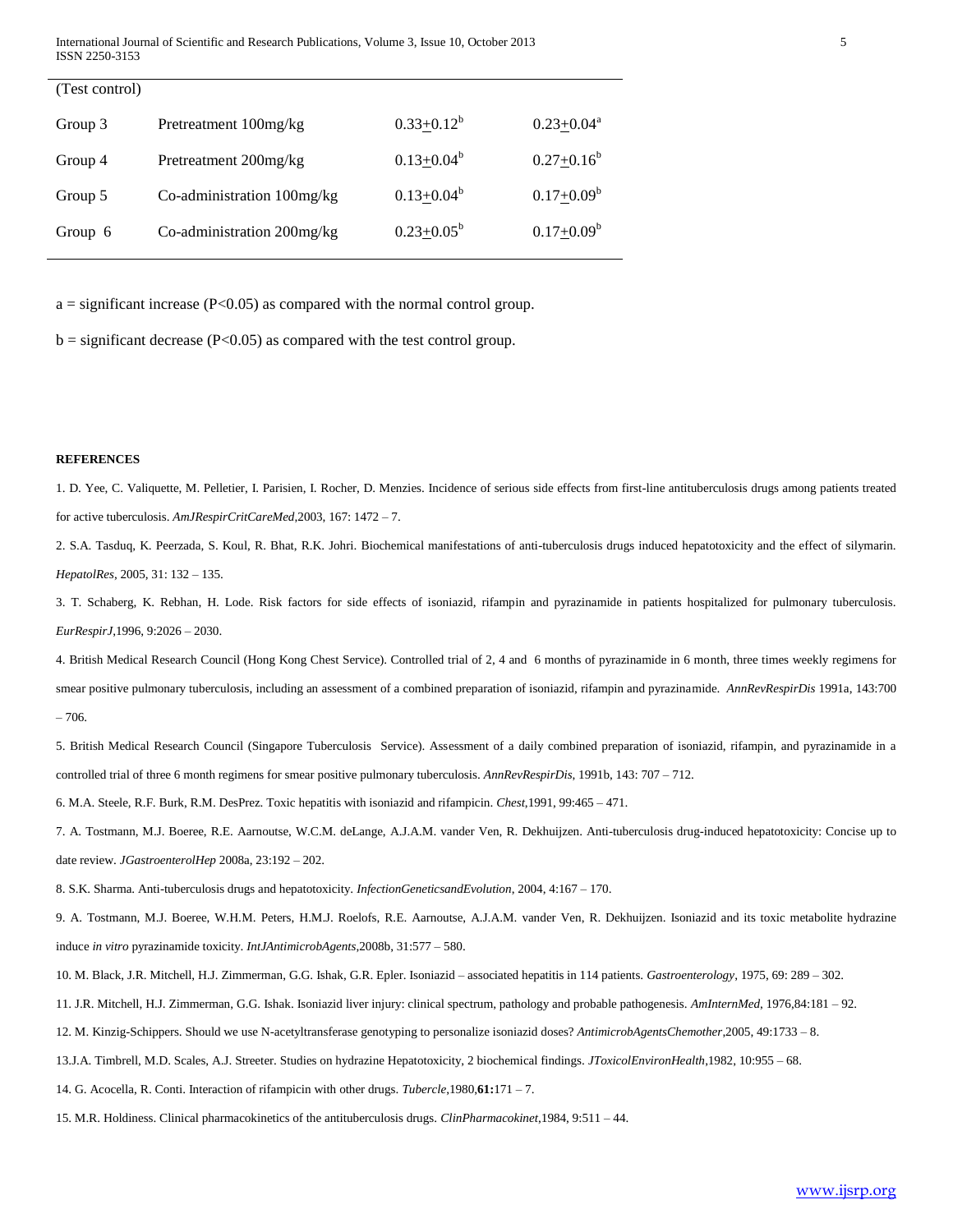International Journal of Scientific and Research Publications, Volume 3, Issue 10, October 2013 6 ISSN 2250-3153

16. K.R. Kirtikar, B.D. Basu. Indian Medicinal Plants. Bishen Singh, Mahendra Pal Singh eds, Dehra Dun.New Cannaught Place 1975, pp 676 – 683.

17. C. Nicolle, N. Cardinault, O. Aprikian, J. Busserolles, P. Grolier, P. Amouroux, C. Remery. Effect of Carrot intake on cholesterol metabolism and antioxidant status in cholesterol – fed rats. *EuropJNutr*, 2003, 42 (5): 254 – 261.

18. C. Nicolle, E. Gueux, C. Lab, L. Jafferlo, E. Rock, A. Mazur, P. Amouroux, C. Remery. Lyphilysed carrot ingestion lowers lipeamia and beneficially affects cholesterol metabolism in cholesterol-fed C55BL/6j mice. *EuropJNutr*, 2004, 43(4): 237 – 245.

19. K. Ylonen, G. Afthan, L. Groop. Dietary intakes and plasma concentrations of carotenoids and tocopherols in relation to glucose metabolism in subjects at high risk of type 2 diabetes: the Botnia Dietary Study. *AmJClinNutr*,2003, 77 (6): 1434 – 144.

20. J.M. Seddon. Dietary carotenoids, vitamins A, C and E, and advanced age related macular degeneration. Eye Diseases Case-control Study Group. *J AmMedAss*, 1994, 272(18): 1414 – 1420.

21. I. Kohler, K. Jennet – Siems, K. Siems, M.A. Hernandez, R.A. Ibarra. *In vitro* antiplasmodialinvestigation of medicinal plants from El Salvador. *Z*. *Naturforsch*, 2002, 57(3-4): 277 – 81.

22. R. Bharali, J. Tabassum, M.R.H. Azad. Chemomodulatory effect of *Moringa oleifera,* Lam on hepatic carcinogen metabolizing enzymes, antioxidant parameters and skin papillomagenesis in mice. *AsianPacificJournalofCancerPrevention*,2003, 4: 131 – 139.

23. P. Tahiliani, A. Kar. Role of *Moringa oleifera* leaf extract in the regulation of thyroid hormone status in adult male and female rats. *PharmacolRes*, 2000,41(3): 319 – 323.

24. S. Ghasi, E. Nwobodo, J.O. Ofili. Hypocholesteromic effects of crude extract of leaf of *Moringa oleifera Lam* in high-fat diet fed Wistar rats. J. *Ethnopharmacol*.2000, 69(1): 21 – 25.

25. S. Faizi, B.S. Siddiqui, R. Saleem, K. Aftab,F. Shaheen, A.H. Gilani. Hypotensive constituents from the pods of *Moringa oleifera. PlantaMedica*,1998, 64:225 – 228.

26. M.O. Nwosu, J.I. Okafor. Preliminary studies of the antifungal activities of some medicinal plants against *Basidiobolus* and some other pathogenic fungi. *Mycoses*,1995, 38:191 – 195.

27. P.H. Chuang, C.W. Lee, J.T. Chou, M. Murugan, B.J. Shieh, H.M. Chen. Antifungal activity of crude extract and essential oil of *Moringa oleifera Lam. BioresourTechnol*, 2006, 105:306 – 311.

28. S.E. Atawodi, H. Shehu. Antitrypanosomal; property of some extracts of different parts of *Moringa oleifera Lam. ElectronicJournalofBiology*, 2010, 6(1): 19 – 23.

29. S. Debnath, D. Guha. Role of *Moringa oleifera* on enterochromaffin cell count and serotonin content of experimental ulcer model. *IndJExpBiol*,2007, 45:726 – 731.

30. S. Debnath, K. Ray, D. Guha. Effect of *Moringa oleifera* leaf extract on aspirin induced gastric mucosal damage: possible role of superoxide dismutase and catalase. *Biomedicine*,2005, 25(2): 22 – 27.

31. R.J. Marles, N.R. Farnsworth. Antidiabeticplants and their active constituents. *Phytomed*,1995, 2(2): 137 – 89.

32. A. Caceres, A. Saravia, S. Rizzo, L. Zabala, D.E. Leon, F. Nave. Pharmacological properties of *Moringa oleifera,* 2: screening for antispasmodic, anti-inflammatory and diuretic activity. *JEthnopharmacol*,1992, 36 (3): 233 – 237.

33. A. Chatterjee, S.C. Pakrashi. The Treatise on Indian Medicinal Plants, Vol. 1. Publications and Information Directorate, CSIR, New Delhi., 1992 p 159.

34. K. Ray, R. Hazra, D. Guha. Central inhibitory effect of *Moringa oleifera* root extract: possible role of neurotransmitters. *IndianJournalofExperimentalBiology*,2003, 41:1279 – 1284.

35. F.E. Hunter, J.M. Gebicki, P.E. Hoffstein, J. Weinstein, A. Scott. Swelling and lysis of rat liver mitochondria induced by ferrous ions. *JBiolChem*,1963, 238: 828 – 835.

36. J.M.C. Gutteridge, C. Wilkins. Copper dependent hydroxyl radical damage to ascorbic acid. Formation of a thiobarbituric acid reactive product. *FEBSLet*, 1982, 137: 327: 340.